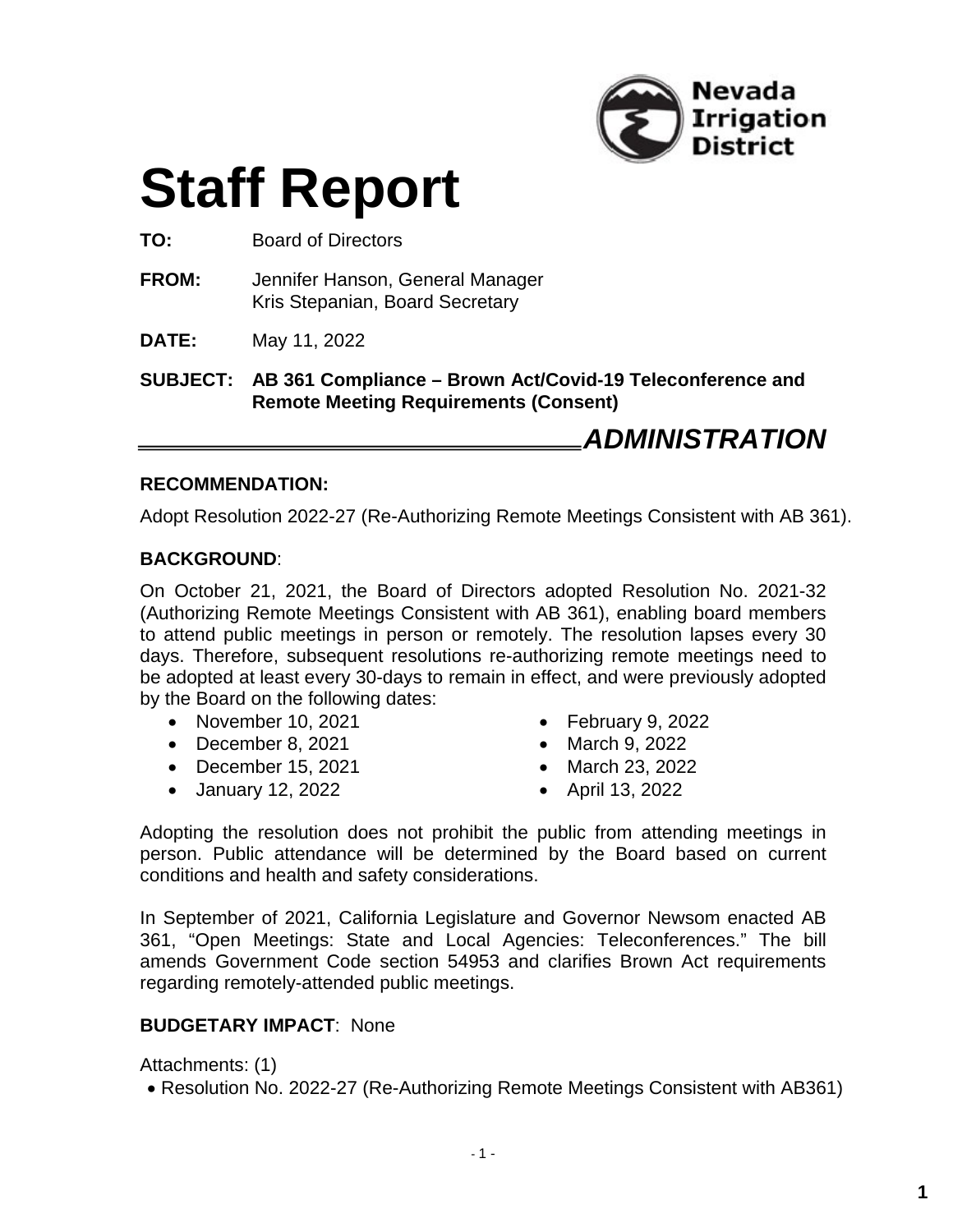

## RESOLUTION NO. 2022-27 OF THE BOARD OF DIRECTORS OF THE NEVADA IRRIGATION DISTRICT

### **RE-AUTHORIZING REMOTE MEETINGS CONSISTENT WITH AB 361**

**WHEREAS**, the Nevada Irrigation District ("District") is committed to preserving and nurturing public access and participation in meetings of the Board of Directors; and

**WHEREAS**, all meetings of Nevada Irrigation District's legislative bodies are open and public, as required by the Ralph M. Brown Act (Cal. Gov. Code 54950 – 54963), so that any member of the public may attend, participate, and watch the District's legislative bodies conduct their business; and

**WHEREAS**, the Brown Act, Government Code section 54953(e), makes provisions for remote participation in meetings by members of a legislative body by audio or video or both, without compliance with the requirements of Government Code section 54953(b)(3), subject to the existence of certain conditions; and

**WHEREAS**, a required condition of remote meetings is a declaration of a state of emergency by the Governor pursuant to Government Code section 8625, proclaiming the existence of conditions of disaster or of extreme peril to the safety of persons and property within the state caused by conditions as described in Government Code section 8558; and

**WHEREAS**, it is further required that state or local officials have imposed or recommended measures to promote social distancing, or, the legislative body meeting in person would present imminent risks to the health and safety of attendees; and

**WHEREAS**, the Board of Directors previously adopted Resolution Number 2021-32 on October 21, 2021, finding that the requisite conditions exist for the District's legislative bodies to conduct remote meetings without compliance with paragraph (3) of subdivision (b) of section 54953; and

**WHEREAS**, as a condition of extending the use of the provisions found in section 54953(e), the Board of Directors must reconsider the circumstances of the state of emergency; and the Board of Directors has done so; and

**WHEREAS**, emergency conditions persist in the District, specifically, on March 4, 2020, the Governor proclaimed State of Emergency to exist in California due to the COVID-19 pandemic, which proclamation is still active; and

**WHEREAS**, state and local officials have recommended social distancing measures, including masks, to slow the spread of COVID-19 and the contagious Delta variant, and to protect the vulnerable and immunocompromised members of the community; and